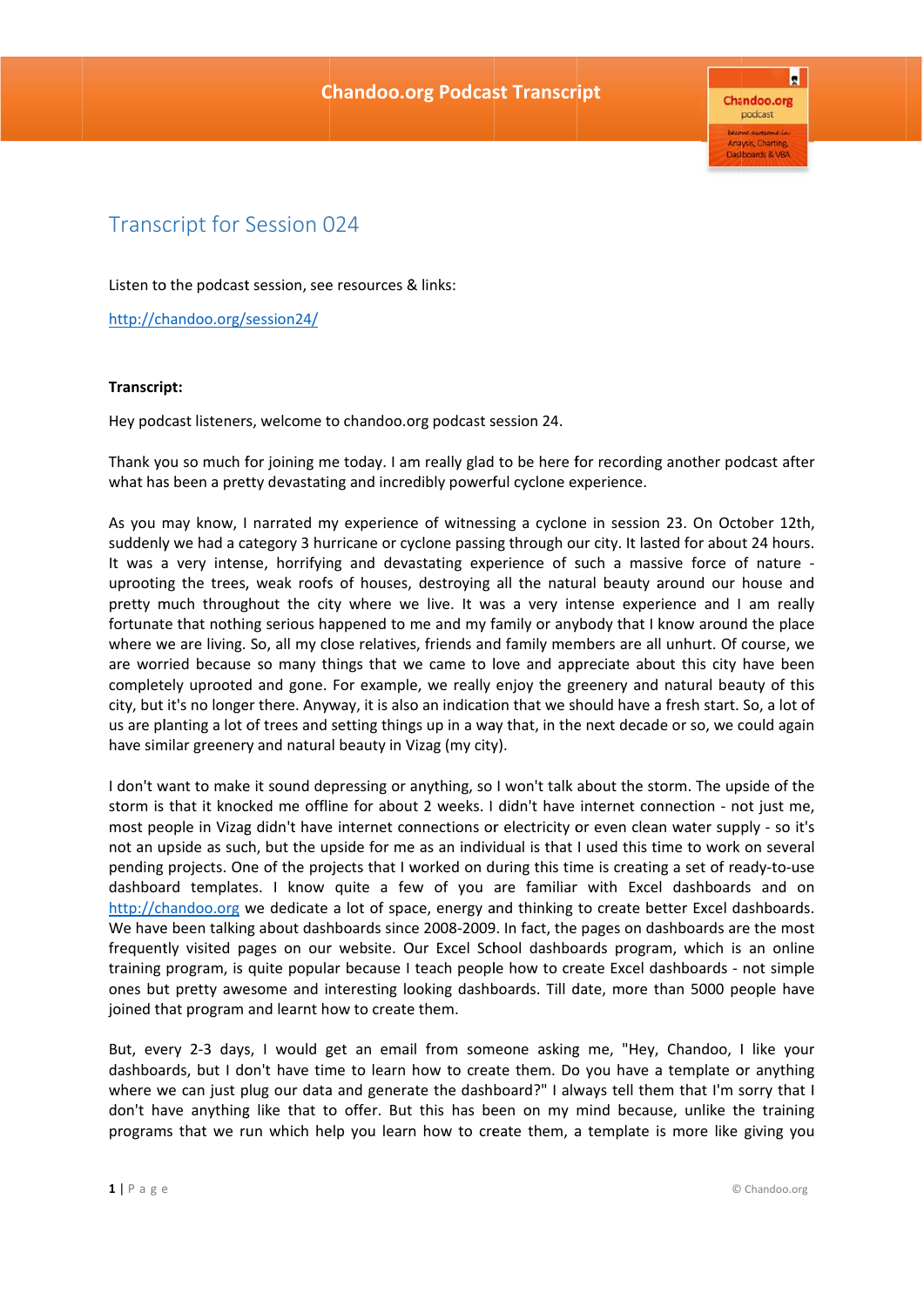$\blacksquare$ **Chandoo.org** podcast Anaysis, Charting **Dashboards & VBA** 

something that is readymade. You put in your data, save heaps of time and you generate beautiful, awesome looking reports that are insightful and useful for your business all in a matter of 30 minutes or less. I wanted to create something like this but I've always been postponing it because it requires a lot of quiet time to sit down and create it. So, I used the cyclone inflicted downtime to really work on it. And, I am very happy to tell you that I created the very first version of this dashboard templates and I am planning to launch them for public sales and consumption on Thursday, November 13th. So, you can find them soon on http://chandoo.org/session24/ to access the link related to these dashboard templates along with a sneak-peak review of the files. So, if you visit between now and November 13th, you'll find 6 sneak-peaks. If you visit after November 13th, you'll find a link to the page where you can learn more about the templates and maybe get a copy for yourself. So, I'll talk about the templates in a later podcast or on our website.

For now, let's move on. The topic of today's podcast is 'Customization of Excel'. Quite a few of you are familiar with Excel customization features but if you look at Excel, it is like a box software. Of course not many of us purchase the box software these days as it has moved to the cloud, i.e. you buy a new computer or tablet, connect it to the internet and download the software as an app from the internet. But whether you are buying a box or downloading it from the internet, the reality is that Excel is like a small box - when we are buying Excel or installing it, we find that our Excel is similar to the Excel that or colleagues or someone across the world has. Everyone has the same Excel, i.e. if you are using Excel 2010 and someone else is using Excel 2010 as well, you can be pretty sure that it's the same stuff. There's really no difference in terms of what the program can do. But, the reality is that although it is the same Excel for all of us, each of us will use it differently. For example, you might be using it for marketing data analysis whereas your colleague or spouse might be using it for HR data analysis and someone else down the lane may be using it to analyse charity fund-raising progress. Everybody has got their own motives and intentions when they open up Excel and start to use it. So, how come we have millions of people using the same software? This is where customization comes into the picture. By customizing Excel and telling it how to behave in many default situations, we can increase our productivity and do a lot more with it. So, today, I will talk about some very powerful, useful and simple **ways to customize E xcel.** 

When I think of customization, I can see six different ways in which we can customize Excel. These are six distinct ways in which we can customize Excel. Of course, there are probably more ways to customize it, but, for me, it really boils down to these six high-level ways.

The first method to customize Excel is to use Excel options. Again, just to highlight, when I talk about these things, usually I talk from the context of Excel 2007, 2010 and 2013, so most of these things will work in these three new versions of Excel. But, if you are running an older version of Excel, you could still apply many of the concepts that I am explaining but some of them won't work as Excel has changed dramatically since Excel 2007.

So, the first method to customize Excel is to use Excel options. The options area has been there since Excel 2000. So, even in a very old version like Excel 97, you might find a screen that says 'options'. But, what that screen can do and how that screen is laid out have changed over time. Starting with Excel 2007, if you go to the File menu or Office button or Backstage view, if you click on the Options button, it'll open up a whole new dialog box called 'Excel options' where you can tweak a lot of switches that tell Excel how to behave by default. For example, one of the popular ways in which I customize my Excel is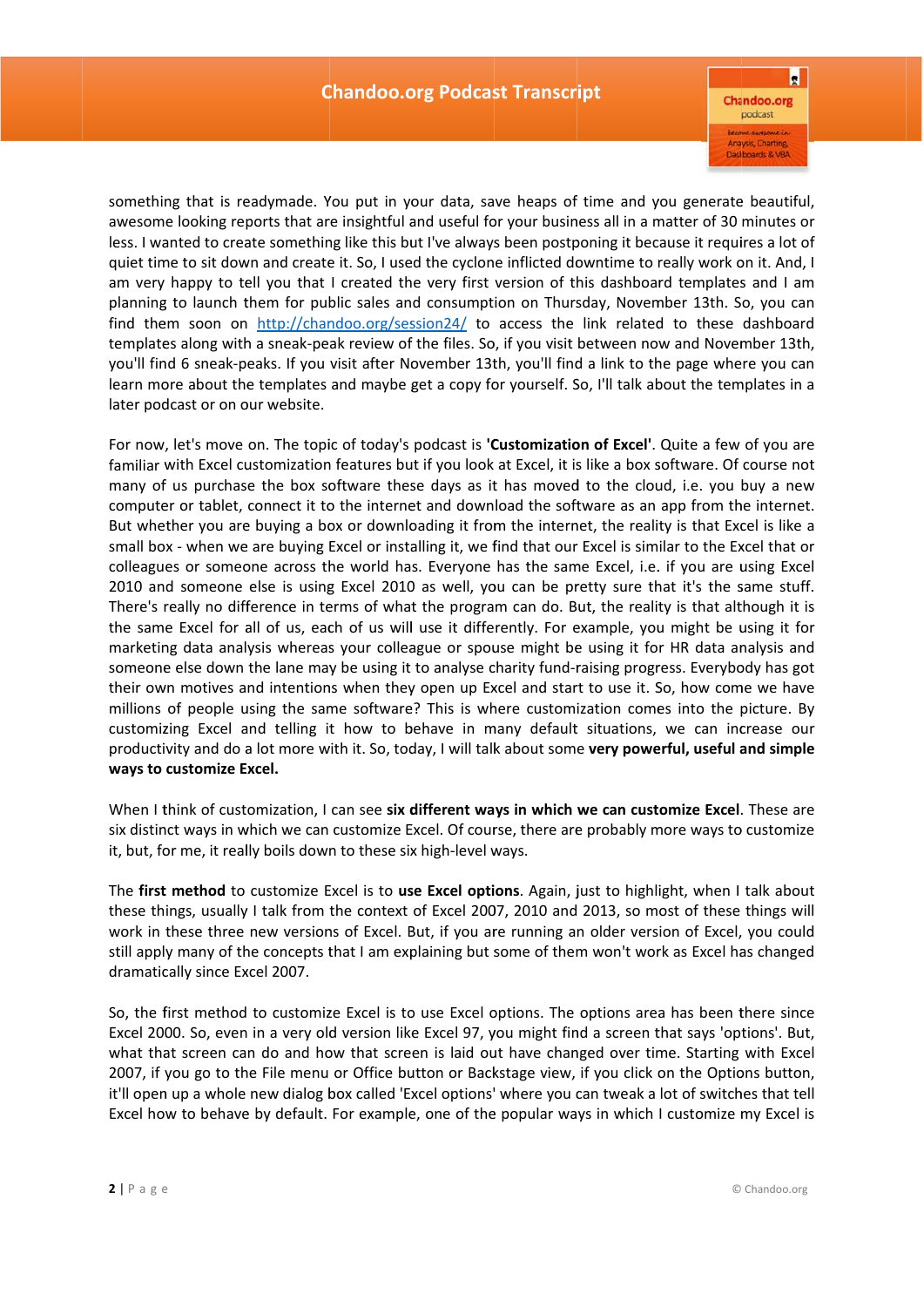$\vert_{\mathbf{R}}$ **Chandoo.org** podcast Anaysis, Charting Dashboards & VB/

related to how Excel shows three new worksheet tabs when you open Excel. When you open Excel and create a new workbook, you'll see Sheet 1, 2 and 3. It's as if Excel wants you to work on three different tabs whereas, for most of my work, I usually work on one tab or, at best, two because that's the kind of work I do. So, I find that these extra tabs are really useless. So, in my Excel options, I have told Excel to start Excel with only one tab. Whenever I create a new workbook, I only see one worksheet tab there. It saves me a lot of time because most of the time I publish my workbooks online, and when I do that, I want to make sure that the file contains only what is needed and all the extraneous stuff is gone. So, these extra tabs are things that I would often delete and instead of my deleting them every time, I've told Excel once that I simply want to start with one tab. And, from that time on, I haven't had to delete the extra tabs! This is one way to customize Excel through Options.

There are many other customization options. Some of my favorite ones for my work, which mostly involves developing a formula or creating a chart or dashboard or writing a macro - since I know what I am doing, I find Excel's error checking options a little tedious. For this reason, I go the Formulas area from Excel Options and I tell Excel to not bother me for most types of errors. Excel tries to be helpful with various error-checking options. For example, one of the options is that if you put in a number in a particular cell but it is formatted as text, then Excel warns you. But, this might happen to someone who doesn't know what they are doing or someone who is working with data coming from an external system through an import or connection where the database is often sending the numbers as text whereas you are supposed to deal with them as numbers. But, for me, 99% of the time, I deal with data that I am creating and I know what I am doing, so I find the warning message that pops up when a number is formatted as text a little annoying and I have to turn it off. So, I thought that instead of having to do this every now and then, why don't I go and do it once and for all. So, from the Excel Options Formula screen, I've turned off many of the error notifications. You can also try it depending on the nature of your work and the kind of things that you do, you can turn off various error notifications because, instead of helping you, they might sometimes come in your way when you are trying to work.

The third thing that I often customize from Excel options is **changing the auto-correct behavior**. Again, this depends on the nature of your work. For example, I tend to mis-spell certain spellings maybe because I have learnt English in India whereas most of my writings on the blog are targeted to Western countries like US, Canada and parts of Europe. So, certain spellings that I am used to are not the same as how Americans would spell them. So, I've added some customizations in the auto-correct options so that instead of remembering how Americans spell it, I just type my spelling and I tell Excel to change it to the American way. That saves me some time. Auto-correct is a powerful way to customize Excel and tell it how you want it to behave when you are typing certain types of things.

Likewise, another very important feature in Excel that you can customize is **how it should auto-save**. Again, for me, most of the work that I do in Excel is really important because my life is entirely dependent on Excel - I maintain an Excel website, I talk about Excel and I create Excel files that other people can use. So, it's important that I don't lose my work. So, I set up auto-save in my Excel options as 'on' so that even if I am a little casual and forget to save, Excel is saving the workbooks and it maintains a recovery repository of the files so that if I lose power or if my computer crashes or if something else happens, I can be rest assured that the files are there.

These are some of the popular ways to customize Excel through Excel options. That's the number one method of customizi ng Excel.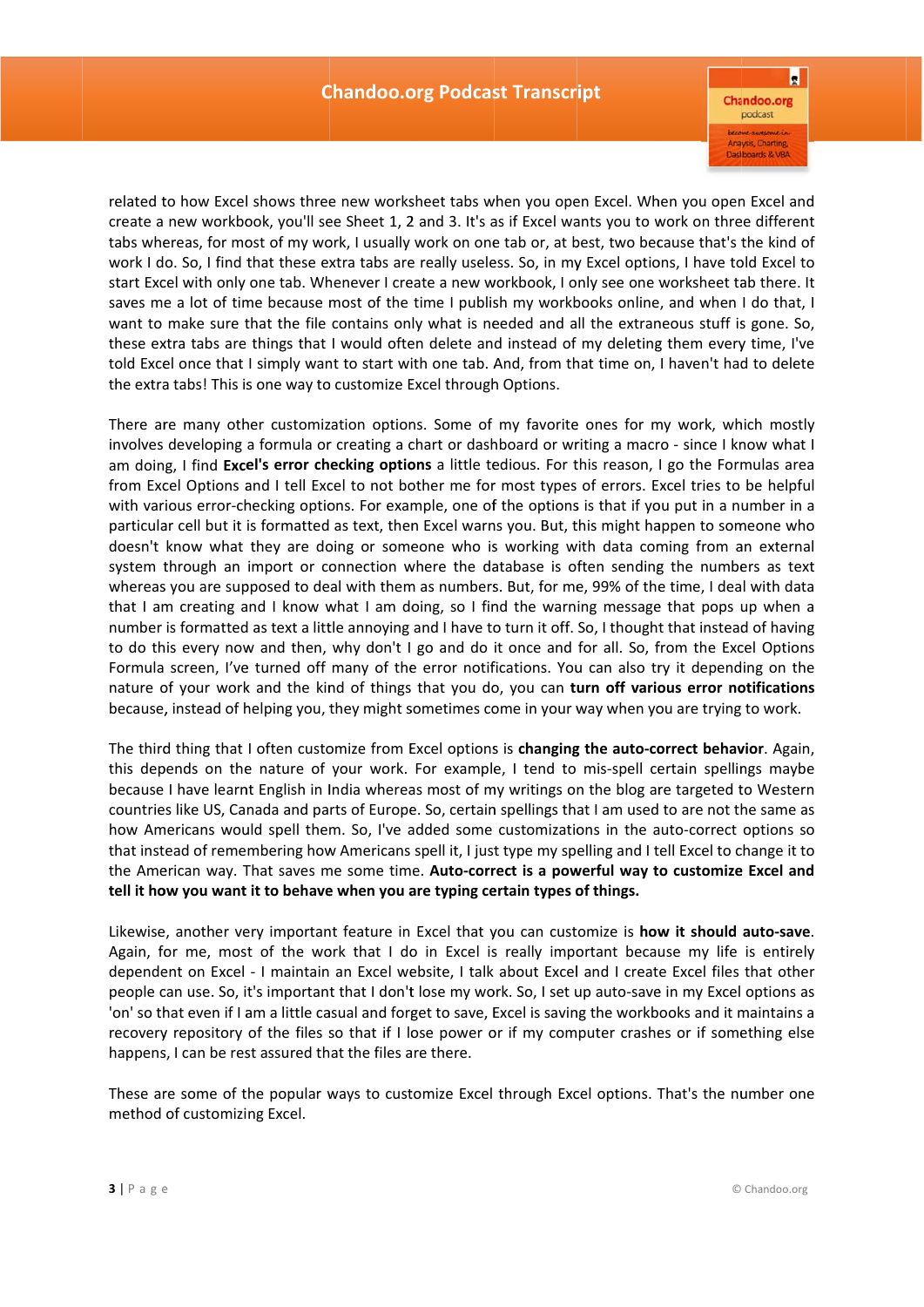$\blacksquare$ **Chandoo.org** podcast Anaysis, Charting Dashboards & VBA

The second method of customizing Excel is called as 'quick access toolbar'. It's the toolbar that shows at the top of the Excel screen when you open up Excel. It is right next to the Excel icon on the header, there are a bunch of icons - usually they are the save, undo and redo buttons. That area on the top where your workbook name is mentioned and the buttons for minimizing, maximizing and closing the window are mentioned is called the quick access toolbar. That toolbar is going to provide you with a lot of features that you frequently access. Instead of just having the save, redo and undo buttons there, you can also add any number of other buttons to it. The easiest way to do this would be as follows - let's say that your job involves applying conditional formatting quite often - instead of going to the Home ribbon and accessing Conditional Formatting from there every time - you could right click on the Condition Formatting icon on the Home ribbon and select 'add to quick access toolbar' and the button will get added to the quick access toolbar. Now, anytime that you need to apply conditional formatting, you don't have to switch the ribbons. Instead, you can just access it from the quick access toolbar. Hence the name 'quick access'. It provides you quick access to the frequently used features of Excel. If you look at my quick access toolbar, it has the save, undo and redo buttons and apart from those, it has buttons for inserting drawing shapes because in my most of my workbooks, I tend to add a lot of buttons and shapes. Likewise, it has tools for aligning objects. I work with a lot of shapes and I want them to be perfectly aligned which is why I have the alignment tools. It also has other features, for example, I use the Freeze Panes options very often and so I have added it to the quick access toolbar. I have also added macros developed by me which I need to quickly access. You can add any Excel features here as well as you can add your own macros.

The other feature of the quick access toolbar is that **you can move its location**. By default, Excel shows it right on top but you can move it right next to the formula bar. To do that, right click on the quick access toolbar and tell Excel that you want to show the quick access toolbar below the ribbon. Again, that's a powerful way to customize Excel.

So, the first method is using Excel options and the second option is to use the quick access toolbar to customiz ze Excel.

The **third method** is to customize the ribbon. Starting with Excel 2010, Microsoft has introduced features built into Excel that'll let you create new ribbons as well as move around existing ribbons and modify them. Excel has 7-8 important ribbons like Home, Page Layout, Insert, Formulas etc. But, the functionalities that we access are really scattered across all these ribbons. So, instead of jumping around from one ribbon to another, you can create a ribbon called 'My Ribbon' where you can bunch all the **things that you frequently use** into that ribbon and make that your first ribbon. It'll show up there and you can use that for everything that you do most often and the only when you don't find a feature in there would you need to go into some of the other ribbons. This is one way to dramatically increase your productivity in Excel because most of us tend to spend a lot of time in one ribbon, navigating from one ribbon to another finding the feature that we want. So, you could add all the things that you frequently access into a custom ribbon. For example, if your job involves importing data from an external connection, formatting it as a table, making some pivot tables, saving the workbook and making some PDFs from it, all of these features are scattered across multiple ribbons. Instead, you could create one ribbon called 'My Job Ribbon' and add the data connection features there along with the table features, pivot tables features and the page layout formatting features so that you can do all your work from that one ribbon itself. It's a very powerful way however it is only possible from Excel 2010 and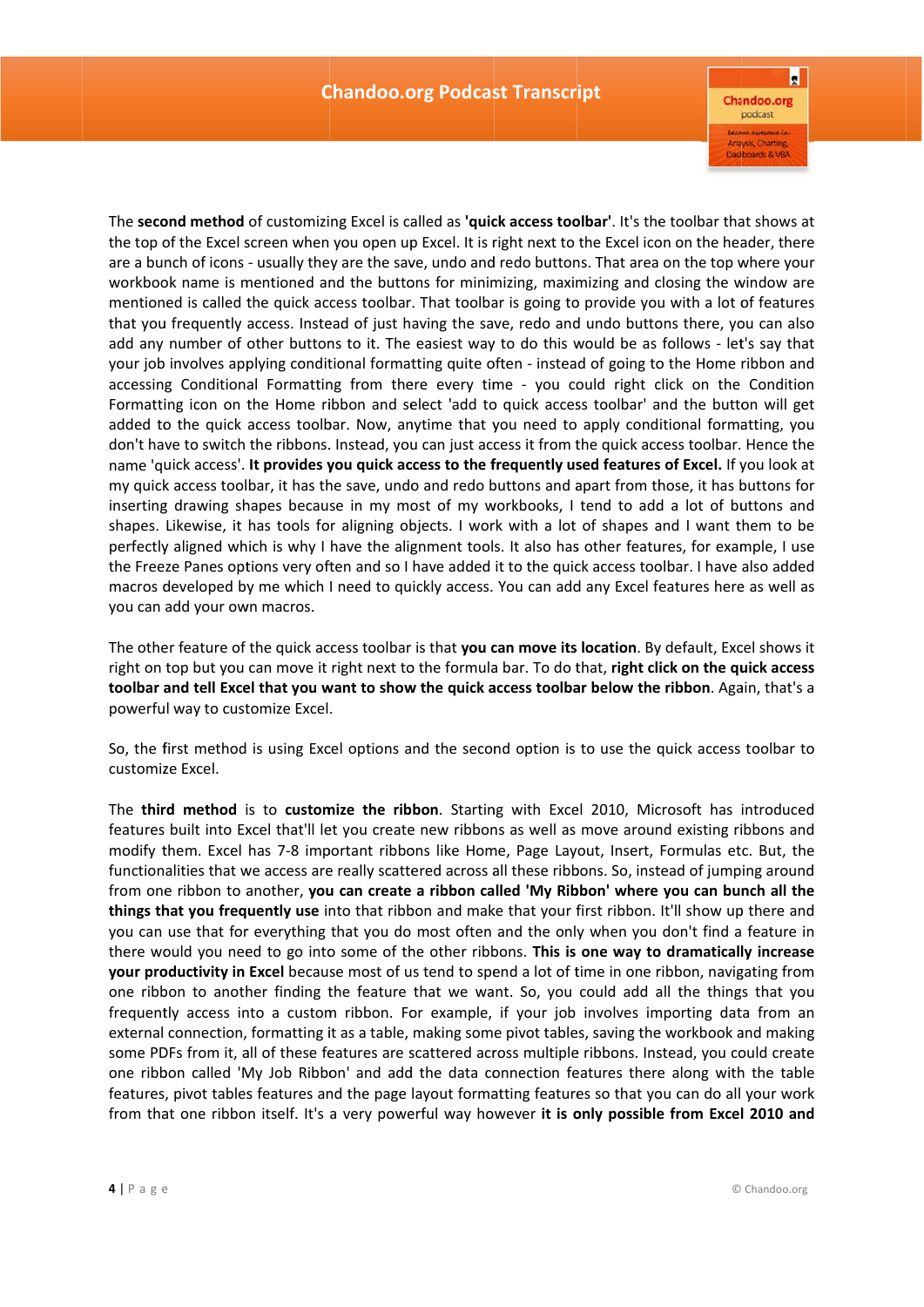$\blacksquare$ **Chandoo.org** podcast Anaysis, Charting Dashboards & VB/

above. One of the things that you need to remember is that all these customizations are local to your computer. They are not specific to the workbook that you creating; they work on any workbook as long as you are using the same computer. So, you really increase a lot of productivity and save quite a bit of time by customizing Excel through this method. To customize the ribbon, right click anywhere on the ribbon and just go to the 'customize ribbon' button and once you are there, you can go ahead and make changes to the exiting ribbons. For example, if you just want to add something to the Home ribbon, you can do that. Or, if you want to create a new ribbon, you can do that as well. That screen could be a little confusing so I am going to provide a link to a detailed tutorial on the show notes page of this podcast. For that, just visit http://chandoo.org/session24/. This is the third way to customize Excel.

The first way is through Excel options, the second way is through the quick access toolbar and the third way is through the ribbon.

The fourth method is that you can also customize how the Backstage view or the File menu looks. This is not really like customizing a ribbon as what we have in the File menu or Backstage view is an area that we frequently access. When we open Excel, we are in the File menu. When you want to save a file, you're in the File menu. When you want to open something like another workbook, you're in the File menu. Likewise, when you're printing or doing other things we frequently bounce back to the File menu or the Backstage view. So, you can save some time in that page by customizing it. The customization options that I frequently use are - let's say that my work involves going to a certain folder or a certain workbook or a certain set of files everyday - this is quite applicable for those of you who work with the same report format or the same file everyday - once you open the file and it shows up in the recent workbooks area, you could right click on it and pin it to the list. By pinning it that file will always be visible. It's as if you're taking that file, workbook or folder and telling Excel to always show it to you right at the top of the list every time. This is a very powerful way to access your recent workbooks list, your saving folder location etc. For example, I tend to save all my workbooks to a folder called chandoo.org on my computer. So, I have pinned the location of chandoo.org in my save path so that I don't have to go Windows Explorer and select the folder each time. I just click on it and it opens my folder and I save my file there. This is how you can customize the Backstage view and save some time.

So far we have talked about customization of Excel. We're customizing Excel and it is customized on our computer, i.e. it is applicable for all the files within that computer.

The fifth method of customization is similar but slightly different. It is called themes and templates. Often, due to corporate policy or personal reasons or style preferences, you want to use a certain set of colors or fonts or cell styles or charts. Instead of creating them from scratch for every workbook, you can go ahead and set up a style or theme in Excel so that every time you apply that theme, Excel will apply it for that workbook and the workbook will get changed. For example, if you go the Home ribbon on Excel, you'll see a big, prominent area right next to the Conditional Formatting and Format as Table icons, called Styles, Excel comes pre-loaded with several styles. When you buy Excel, it comes with these styles created by Microsoft. These are the styles that they have created. But, you can click on the 'new cell style' button and set up a style as per your requirements, for example the kind of formatting, fonts, colors, cell-protection etc. that you want. Give it a name and save the style. That style will be saved in your computer. The next time you open up Excel with any other workbook, you can access that style.

Likewise, if you go to the page layout ribbon, on the left hand style you will see a Themes button. Again,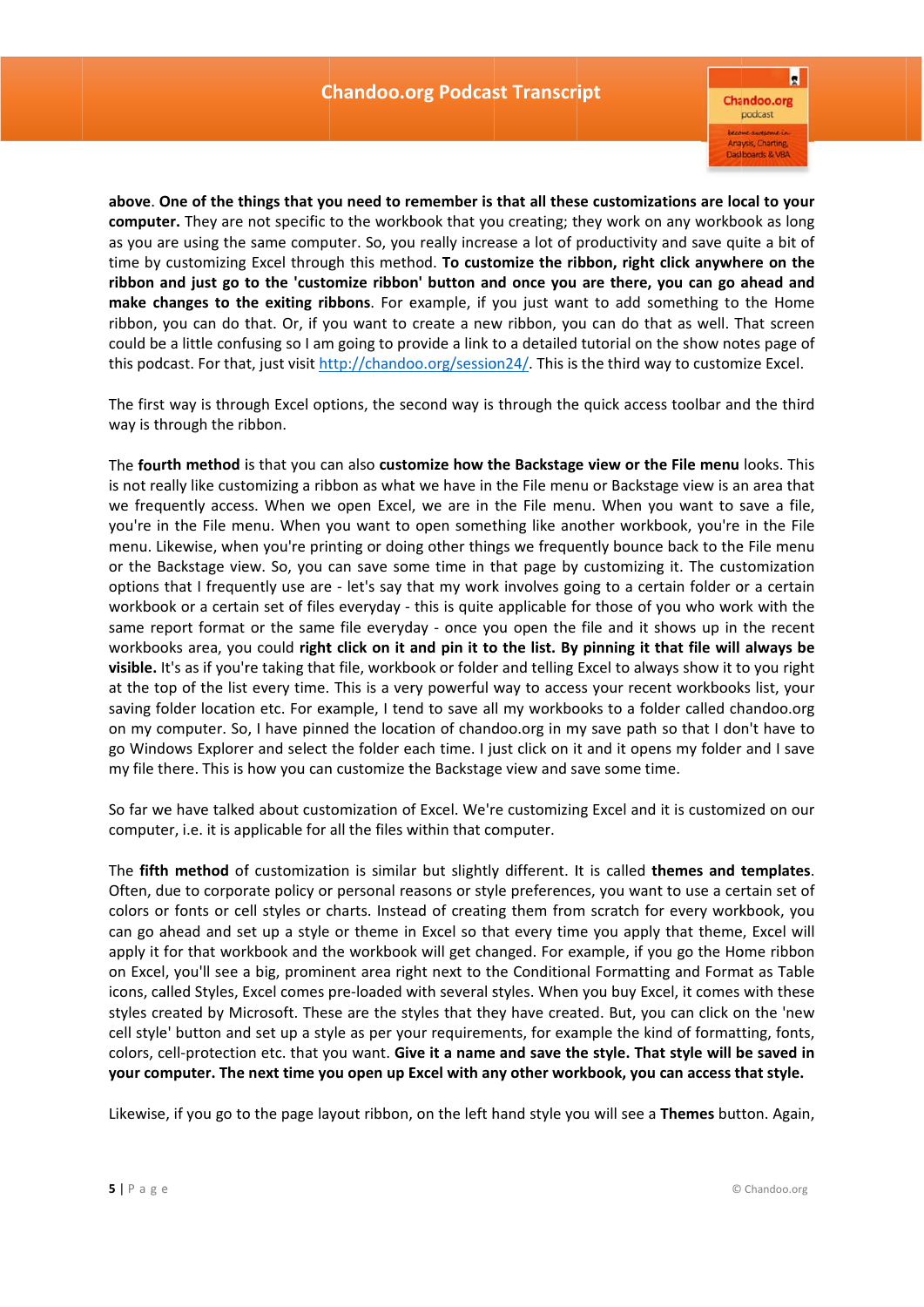$\blacksquare$ **Chandoo.org** podcast Anaysis, Charting Dashboards & VB/

Microsoft Excel comes with several pre-loaded themes which are a set of font and color rules that tell Excel what fonts and colors to apply by default. By default, the theme will be Office or Office 2010. But, you can go ahead and create a whole new theme depending on your personal preferences and choices and save it to apply it later on for any other workbook that you work on. So, by creating a set of styles, themes, color choices or templates, you can again save a lot of time. As I told you earlier in this podcast, our dashboard templates are one of the ways to help you save time. I've created a template where I've set up an area for data entry and customization. Once you've completed the data entry and customization, the report is ready! You don't have to develop the formulas every time. That's the kind of productivity gains that you'll see by using styles, templates and themes.

The last way to customize is by using personal macros. We've discussed VBA and an introduction to it in session 22 of the podcasts. So we know that by using VBA and macros, we can customize Excel, i.e. we can create code or features in Excel that are not natively supported. For example, just yesterday I was trying to create several worksheet tabs that have the same row height. If you open Excel and it has Sheet 1 and Sheet 2 as two tabs in it. By default, the row heights on both tabs are the same. However, let's say that I've adjusted the row heights on the first tab in a certain way and I want to have the same row heights replicated on the second tab as well. Since they are structurally similar, I really want them to have the same heights. But, if I start to do this row by row and there are 35 rows, that's just going to take forever. The problem is that we just can't copy and paste. If you just copy and paste, it won't work. If you copy and paste, you must copy and paste the entire worksheet. Then it'll work. But, I don't want to copy and paste the entire worksheet; I just want to copy and paste my row heights. There is really no way to do this. So, I wrote a small macro so that I could go to Sheet 1 and get the row height for each and every row and apply it to Sheet 2 for the first 40 rows as that was the only area that I was using. This way I could quickly get the row heights on multiple tabs by writing a simple macro. While I was writing it, I figured that this could be something that I also use in the future. So, I saved it in a personal macro workbook. I didn't save it as part of the current file but I saved it as part of a personal macro workbook and made the macro a little generic. Once I save it there, I can re-use it anywhere. This is what macros do; they can help you customize a lot by helping you create and save macros in your personal macro workbook and add it as an add-in to Excel. Again, explaining how all of this works in a podcast could be slightly tricky. So, I will provide a link to a tutorial that my good friend Jeff wrote on my blog about how personal macro workbooks work and how you can set it up and use it. So, please visit http://chandoo.org/session24/ for accessing this.

These are the six methods. **To summarize, the first method is to use Excel Options, the second method** is to customize your quick access toolbar, the third method is to customize the ribbon, the fourth method is to customize your File menu or Backstage view, the fifth method is to define some styles and themes, and the sixth method is to develop some personal macros so that you can customize Excel. So go ahead and customize Excel and let us know how you customize Excel in the comments section.

As a gift, if you comment and tell me how you customize Excel and the kind of customization that you're doing and the techniques that you follow and share your tips and stories, I will give an Excel customization handbook. This is a PDF document that I am preparing and I'll give this to you as a free gift. So, go ahead and tell me how you customize Excel in the comments section. I want to learn from your experience and I want to learn what you do to speed up Excel for your day-to-day work. So, go ahead and tell me that and I'll be happy to give this Excel customization handbook to you so that you